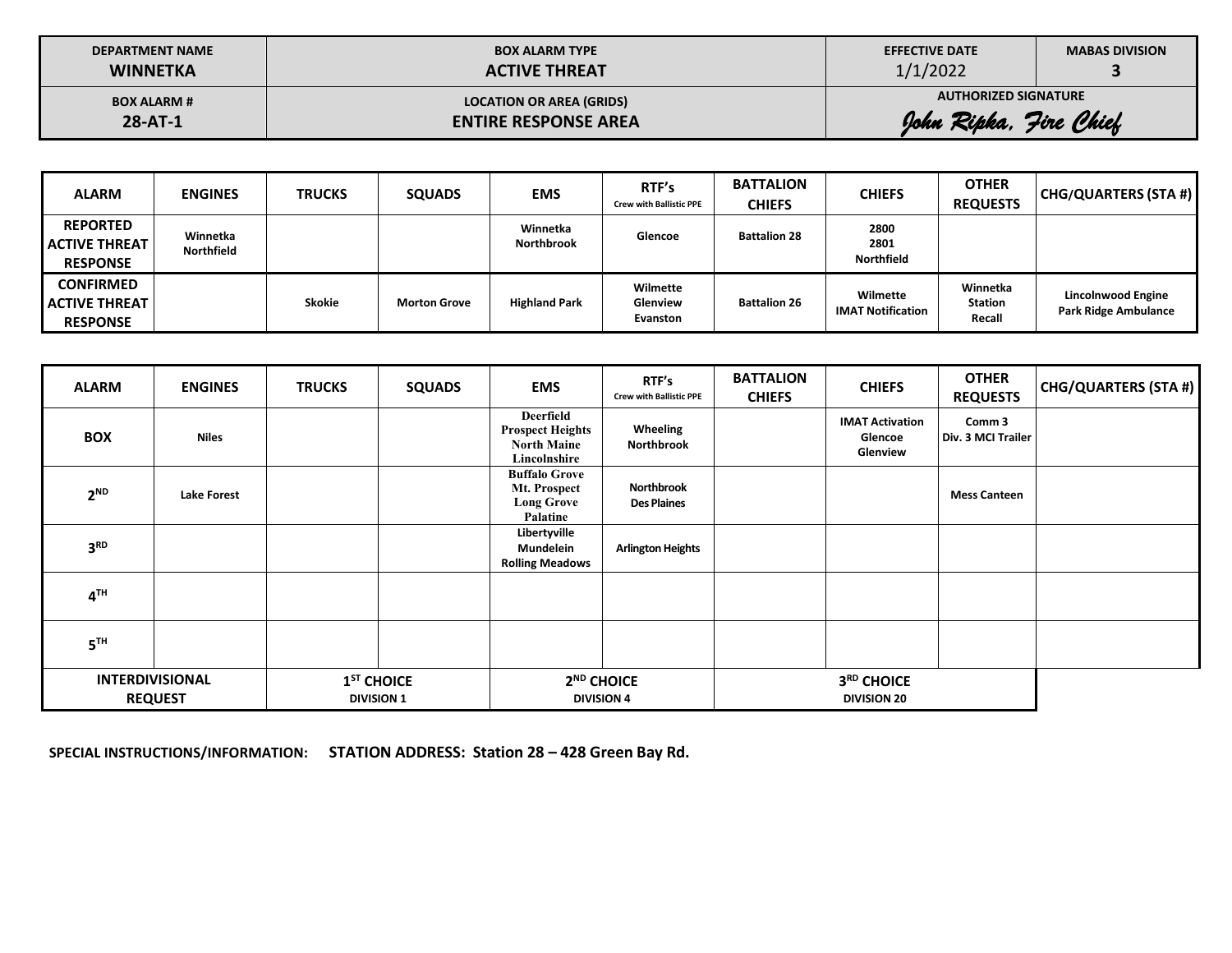| <b>DEPARTMENT NAME:</b><br><b>WINNETKA</b> | <b>BOX ALARM TYPE:</b><br><b>EMS / Life Safety</b> | <b>EFFECTIVE DATE:</b><br>1/1/2022 | <b>MABAS DIVISION:</b> |
|--------------------------------------------|----------------------------------------------------|------------------------------------|------------------------|
| <b>BOX ALARM #:</b>                        | <b>LOCATION OR AREA:</b>                           | AUTHORIZED SIGNATURE:              |                        |
| $28 - E - 1$                               | <b>ENTIRE RESPONSE AREA</b>                        | Iohn<br>Ripka.                     | Chief<br>Fire.         |

| <b>ALARM</b>                         | <b>ENGINES</b> | <b>TRUCKS</b> | <b>SQUADS</b> | <b>EMS</b> | <b>CHIEFS</b> | <b>OTHER REQUESTS</b> | <b>CHANGE/QUARTERS (STA #)</b> |
|--------------------------------------|----------------|---------------|---------------|------------|---------------|-----------------------|--------------------------------|
| Code 1 Response                      | Winnetka       |               |               | Winnetka   | Bat 28        |                       |                                |
| <b>MVA</b><br><b>Pin-in Response</b> | Winnetka       |               | Northfield    | Winnetka   | Bat 28        |                       |                                |

| <b>ALARM</b>                             | <b>ENGINES</b>      | <b>TRUCKS</b> | <b>SQUADS</b>                     | <b>EMS</b>                                               | <b>CHIEFS</b>                                                      | <b>OTHER REQUESTS</b>                                      | <b>CHANGE/QUARTERS (STA #)</b>             |
|------------------------------------------|---------------------|---------------|-----------------------------------|----------------------------------------------------------|--------------------------------------------------------------------|------------------------------------------------------------|--------------------------------------------|
| <b>BOX</b>                               | Evanston            |               | Morton Grove                      | Glencoe<br>Wilmette<br>Glenview                          | <b>Bat 26</b><br>2800<br>2801<br>Northfield<br>Glencoe<br>Wilmette | <b>Winnetka Station Recall</b><br><b>IMAT Notification</b> | Lincolnwood Engine<br>Park Ridge Ambulance |
| 2 <sub>ND</sub>                          | Prospect<br>Heights |               |                                   | <b>Highland Park</b><br>Northbrook<br>Skokie             | <b>IMAT Activation</b>                                             | Comm 3<br>Division 3 MCI Trailer<br><b>Mess Canteen</b>    |                                            |
| 3 <sup>RD</sup>                          | Lake Bluff          |               |                                   | Deerfield<br><b>Niles</b><br>North Maine                 |                                                                    |                                                            |                                            |
| 4 <sup>TH</sup>                          | Palatine            |               |                                   | Morton Grove<br>Wheeling<br>Des Plaines                  |                                                                    |                                                            |                                            |
| 5 <sup>TH</sup>                          |                     |               |                                   | <b>Buffalo Grove</b><br>Lake Forest<br>Arlington Heights |                                                                    |                                                            |                                            |
| <b>INTERDIVISIONAL</b><br><b>REQUEST</b> |                     |               | $1ST$ CHOICE<br><b>Division 1</b> | 2 <sup>ND</sup> CHOICE<br><b>Division 4</b>              |                                                                    | 3RD CHOICE<br><b>Division 20</b>                           |                                            |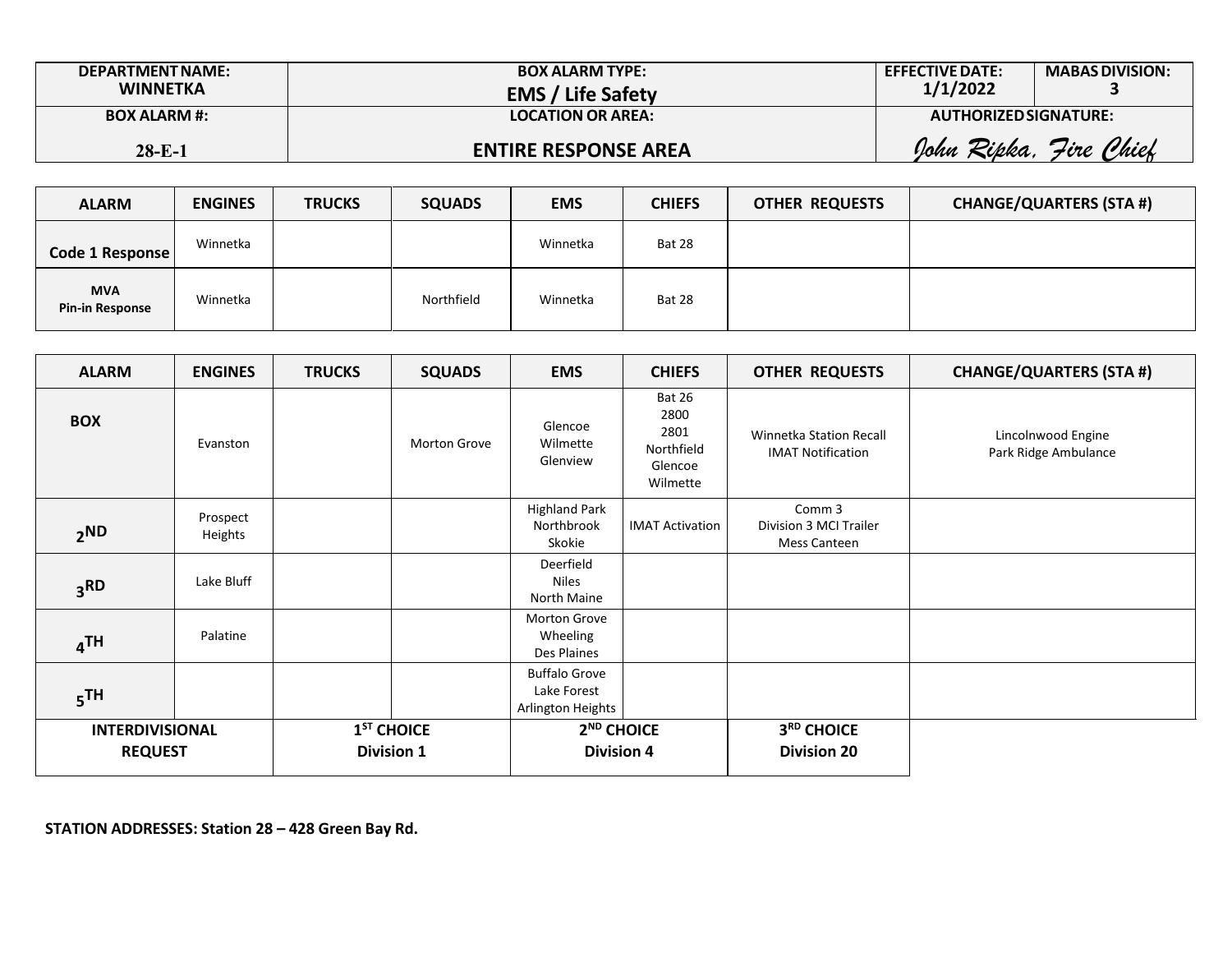| <b>DEPARTMENT NAME</b> | <b>BOX ALARM TYPE</b>           | <b>EFFECTIVE DATE</b> | <b>MABAS DIVISION</b>       |
|------------------------|---------------------------------|-----------------------|-----------------------------|
| <b>WINNETKA</b>        | <b>STRUCTURE FIRE</b>           | 1/1/2022              |                             |
| <b>BOX ALARM #</b>     | <b>LOCATION OR AREA (GRIDS)</b> |                       | <b>AUTHORIZED SIGNATURE</b> |
| $28 - F - 1$           | 2801, 2802, 2803, 2805          |                       | John Ripka, Jire Chief      |

| <b>ALARM</b>         | <b>ENGINES</b>                     | <b>TRUCKS</b>        | <b>SQUADS</b> | <b>EMS</b>        | <b>CHIEFS</b>                                                  | <b>OTHER REQUESTS</b> | <b>CHANGE/QUARTERS (STA #)</b>                           |
|----------------------|------------------------------------|----------------------|---------------|-------------------|----------------------------------------------------------------|-----------------------|----------------------------------------------------------|
| <b>Reported Fire</b> | Winnetka<br>Glencoe                | Winnetka<br>Wilmette |               | <b>Northbrook</b> | <b>Bat 28</b>                                                  |                       |                                                          |
| <b>Working Fire</b>  | Northfield<br><b>Highland Park</b> | Glenview             |               |                   | <b>Bat 26</b><br>2800<br>2801<br><b>Northfield</b><br>Wilmette | Winnetka Recall       | <b>Lincolnwood Engine</b><br><b>Park Ridge Ambulance</b> |

| <b>ALARM</b>                   | <b>ENGINES</b>                                                 | <b>TRUCKS</b>                     | <b>SQUADS</b>           | <b>EMS</b>                        | <b>CHIEFS</b>                            | <b>OTHER REQUESTS</b>                        | <b>CHANGE/QUARTERS (STA #)</b> |
|--------------------------------|----------------------------------------------------------------|-----------------------------------|-------------------------|-----------------------------------|------------------------------------------|----------------------------------------------|--------------------------------|
| <b>BOX</b>                     | Evanston<br><b>Deerfield</b>                                   | Skokie                            | <b>Morton Grove</b>     |                                   | Glencoe<br><b>Northbrook</b><br>Glenview | <b>IMAT Notification</b>                     |                                |
| 2 <sub>ND</sub>                | Wheeling<br>Niles                                              | <b>Northbrook</b>                 |                         |                                   | <b>IMAT Activation</b>                   | Comm 3<br><b>Mess Canteen</b>                |                                |
| 3 <sub>RD</sub>                | Glenview<br><b>North Maine</b><br>Park Ridge                   | <b>Lake Forest</b>                | <b>Prospect Heights</b> |                                   |                                          |                                              |                                |
| 4 <sup>TH</sup>                | Lincolnshire<br><b>Buffalo Grove</b><br><b>Des Plaines</b>     |                                   |                         |                                   |                                          |                                              |                                |
| 5 <sup>TH</sup>                | <b>Mt Prospect</b><br><b>Arlington Heights</b><br>Libertyville |                                   |                         |                                   |                                          |                                              |                                |
| <b>INTERDIVISIONAL REQUEST</b> |                                                                | $1ST$ CHOICE<br><b>Division 1</b> |                         | $2ND$ CHOICE<br><b>Division 4</b> |                                          | 3 <sup>RD</sup> CHOICE<br><b>Division 20</b> |                                |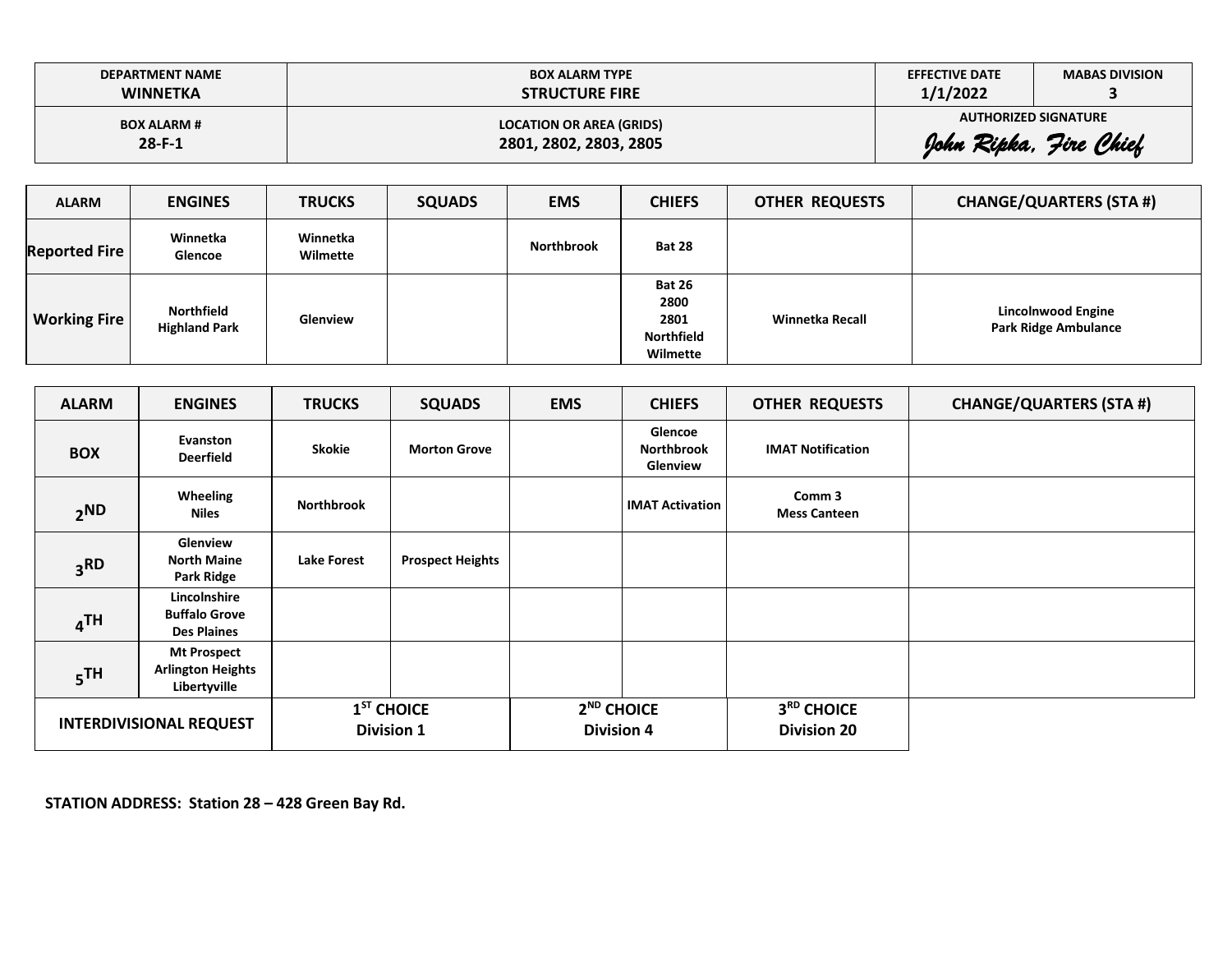| <b>DEPARTMENT NAME</b> | <b>BOX ALARM TYPE</b>           | <b>EFFECTIVE DATE</b> | <b>MABAS DIVISION</b>       |
|------------------------|---------------------------------|-----------------------|-----------------------------|
| <b>WINNETKA</b>        | <b>STRUCTURE FIRE</b>           | 1/1/2022              |                             |
| <b>BOX ALARM #</b>     | <b>LOCATION OR AREA (GRIDS)</b> |                       | <b>AUTHORIZED SIGNATURE</b> |
| $28-F-2$               | 2804, 2806, 2807, 2808, 2809    |                       | John Ripka, Jire Chief      |

| <b>ALARM</b>         | <b>ENGINES</b>                  | <b>TRUCKS</b>        | <b>SQUADS</b> | <b>EMS</b>        | <b>CHIEFS</b>                                                  | <b>OTHER REQUESTS</b> | <b>CHANGE/QUARTERS (STA #)</b>                           |
|----------------------|---------------------------------|----------------------|---------------|-------------------|----------------------------------------------------------------|-----------------------|----------------------------------------------------------|
| <b>Reported Fire</b> | Winnetka<br><b>Northfield</b>   | Winnetka<br>Wilmette |               | <b>Northbrook</b> | <b>Bat 28</b>                                                  |                       |                                                          |
| <b>Working Fire</b>  | Glencoe<br><b>Highland Park</b> | Glenview             |               |                   | <b>Bat 26</b><br>2800<br>2801<br><b>Northfield</b><br>Wilmette | Winnetka Recall       | <b>Lincolnwood Engine</b><br><b>Park Ridge Ambulance</b> |

| <b>ALARM</b>                   | <b>ENGINES</b>                                                 | <b>TRUCKS</b>                     | <b>SQUADS</b>           | <b>EMS</b>                        | <b>CHIEFS</b>                            | <b>OTHER REQUESTS</b>                        | <b>CHANGE/QUARTERS (STA #)</b> |
|--------------------------------|----------------------------------------------------------------|-----------------------------------|-------------------------|-----------------------------------|------------------------------------------|----------------------------------------------|--------------------------------|
| <b>BOX</b>                     | Evanston<br><b>Deerfield</b>                                   | Skokie                            | <b>Morton Grove</b>     |                                   | Glencoe<br><b>Northbrook</b><br>Glenview | <b>IMAT Notification</b>                     |                                |
| 2 <sub>ND</sub>                | Wheeling<br>Niles                                              | <b>Northbrook</b>                 |                         |                                   | <b>IMAT Activation</b>                   | Comm 3<br><b>Mess Canteen</b>                |                                |
| 3 <sub>RD</sub>                | Glenview<br><b>North Maine</b><br>Park Ridge                   | <b>Lake Forest</b>                | <b>Prospect Heights</b> |                                   |                                          |                                              |                                |
| 4 <sup>TH</sup>                | Lincolnshire<br><b>Buffalo Grove</b><br><b>Des Plaines</b>     |                                   |                         |                                   |                                          |                                              |                                |
| 5 <sup>TH</sup>                | <b>Mt Prospect</b><br><b>Arlington Heights</b><br>Libertyville |                                   |                         |                                   |                                          |                                              |                                |
| <b>INTERDIVISIONAL REQUEST</b> |                                                                | $1ST$ CHOICE<br><b>Division 1</b> |                         | $2ND$ CHOICE<br><b>Division 4</b> |                                          | 3 <sup>RD</sup> CHOICE<br><b>Division 20</b> |                                |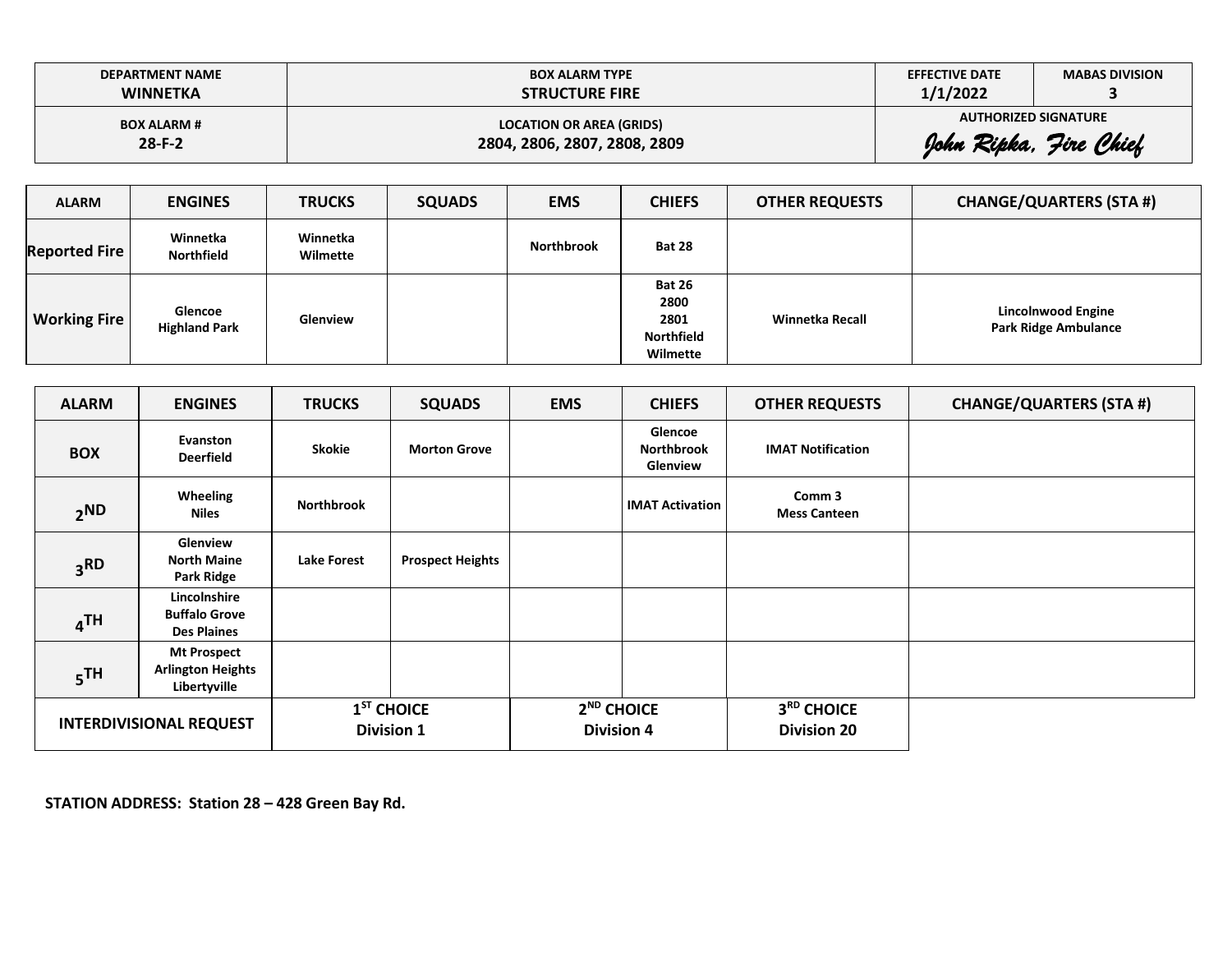| <b>DEPARTMENT NAME</b> | <b>BOX ALARM TYPE</b>           | <b>EFFECTIVE DATE</b> | <b>MABAS DIVISION</b>       |
|------------------------|---------------------------------|-----------------------|-----------------------------|
| <b>WINNETKA</b>        | <b>STRUCTURE FIRE W/TENDER</b>  | 1/1/2022              |                             |
| <b>BOX ALARM #</b>     | <b>LOCATION OR AREA (GRIDS)</b> |                       | <b>AUTHORIZED SIGNATURE</b> |
| $28-F-3$               | 2815                            |                       | John Ripka, Jire Chief      |

| <b>ALARM</b>         | <b>ENGINES</b>                     | <b>TRUCKS</b>        | <b>SQUADS</b> | <b>EMS</b>        | <b>CHIEFS</b>                                                  | <b>OTHER REQUESTS</b>          | <b>CHANGE/QUARTERS (STA #)</b>                    |
|----------------------|------------------------------------|----------------------|---------------|-------------------|----------------------------------------------------------------|--------------------------------|---------------------------------------------------|
| <b>Reported Fire</b> | Winnetka<br>Glencoe                | Winnetka<br>Wilmette |               | <b>Northbrook</b> | <b>Bat 28</b><br><b>Prospect Heights</b>                       | <b>Prospect Heights Tender</b> |                                                   |
| <b>Working Fire</b>  | Northfield<br><b>Highland Park</b> | Glenview             |               |                   | <b>Bat 26</b><br>2800<br>2801<br><b>Northfield</b><br>Wilmette | Winnetka Recall                | Lincolnwood Engine<br><b>Park Ridge Ambulance</b> |

| <b>ALARM</b>                                                                      | <b>ENGINES</b>                                             | <b>TRUCKS</b>                     | <b>SQUADS</b>           | <b>EMS</b>                                  | <b>CHIEFS</b>                            | <b>OTHER REQUESTS</b>                        | <b>CHANGE/QUARTERS (STA #)</b> |
|-----------------------------------------------------------------------------------|------------------------------------------------------------|-----------------------------------|-------------------------|---------------------------------------------|------------------------------------------|----------------------------------------------|--------------------------------|
| <b>BOX</b>                                                                        | Evanston<br><b>Deerfield</b>                               | <b>Skokie</b>                     | <b>Morton Grove</b>     |                                             | Glencoe<br><b>Northbrook</b><br>Glenview | <b>IMAT Notification</b>                     |                                |
| Wheeling<br>2 <sub>ND</sub><br>Niles                                              |                                                            | <b>Northbrook</b>                 |                         |                                             | <b>IMAT Activation</b>                   | Comm <sub>3</sub><br><b>Mess Canteen</b>     |                                |
| 3 <sub>RD</sub>                                                                   | Glenview<br><b>North Maine</b><br>Park Ridge               | <b>Lake Forest</b>                | <b>Prospect Heights</b> |                                             |                                          |                                              |                                |
| 4 <sup>TH</sup>                                                                   | Lincolnshire<br><b>Buffalo Grove</b><br><b>Des Plaines</b> |                                   |                         |                                             |                                          |                                              |                                |
| <b>Mt Prospect</b><br><b>Arlington Heights</b><br>5 <sup>TH</sup><br>Libertyville |                                                            |                                   |                         |                                             |                                          |                                              |                                |
| <b>INTERDIVISIONAL REQUEST</b>                                                    |                                                            | $1ST$ CHOICE<br><b>Division 1</b> |                         | 2 <sup>ND</sup> CHOICE<br><b>Division 4</b> |                                          | 3 <sup>RD</sup> CHOICE<br><b>Division 20</b> |                                |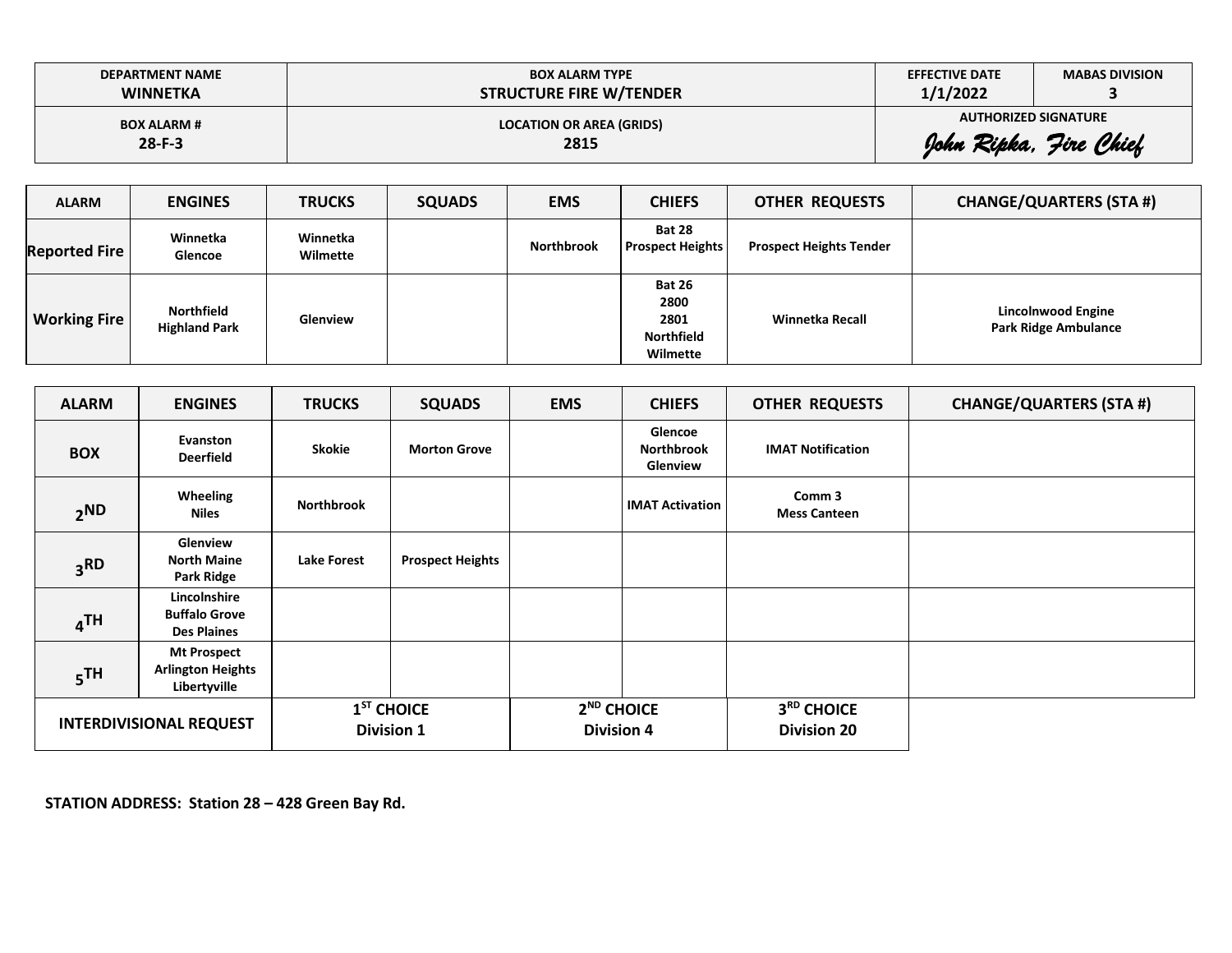| <b>DEPARTMENT NAME</b> | <b>BOX ALARM TYPE</b>           | <b>EFFECTIVE DATE</b> | <b>MABAS DIVISION</b>       |
|------------------------|---------------------------------|-----------------------|-----------------------------|
| <b>WINNETKA</b>        | <b>STRUCTURE FIRE W/TENDER</b>  | 1/1/2022              |                             |
| <b>BOX ALARM #</b>     | <b>LOCATION OR AREA (GRIDS)</b> |                       | <b>AUTHORIZED SIGNATURE</b> |
| $28 - F - 4$           | 2810                            |                       | John Ripka, Jire Chief      |

| <b>ALARM</b>         | <b>ENGINES</b>                  | <b>TRUCKS</b>        | <b>SQUADS</b> | <b>EMS</b>        | <b>CHIEFS</b>                                                  | <b>OTHER REQUESTS</b>          | <b>CHANGE/QUARTERS (STA #)</b>                    |
|----------------------|---------------------------------|----------------------|---------------|-------------------|----------------------------------------------------------------|--------------------------------|---------------------------------------------------|
| <b>Reported Fire</b> | Winnetka<br><b>Northfield</b>   | Winnetka<br>Wilmette |               | <b>Northbrook</b> | <b>Bat 28</b><br><b>Prospect Heights</b>                       | <b>Prospect Heights Tender</b> |                                                   |
| <b>Working Fire</b>  | Glencoe<br><b>Highland Park</b> | Glenview             |               |                   | <b>Bat 26</b><br>2800<br>2801<br><b>Northfield</b><br>Wilmette | Winnetka Recall                | Lincolnwood Engine<br><b>Park Ridge Ambulance</b> |

| <b>ALARM</b>                   | <b>ENGINES</b>                                                 | <b>TRUCKS</b>                        | <b>SQUADS</b>           | <b>EMS</b>                        | <b>CHIEFS</b>                            | <b>OTHER REQUESTS</b>                        | <b>CHANGE/QUARTERS (STA #)</b> |
|--------------------------------|----------------------------------------------------------------|--------------------------------------|-------------------------|-----------------------------------|------------------------------------------|----------------------------------------------|--------------------------------|
| <b>BOX</b>                     | Evanston<br><b>Deerfield</b>                                   | <b>Skokie</b><br><b>Morton Grove</b> |                         |                                   | Glencoe<br><b>Northbrook</b><br>Glenview | <b>IMAT Notification</b>                     |                                |
| 2 <sub>ND</sub>                | Wheeling<br>Niles                                              |                                      |                         |                                   | <b>IMAT Activation</b>                   | Comm <sub>3</sub><br><b>Mess Canteen</b>     |                                |
| 3 <sub>RD</sub>                | Glenview<br><b>North Maine</b><br>Park Ridge                   | <b>Lake Forest</b>                   | <b>Prospect Heights</b> |                                   |                                          |                                              |                                |
| 4 <sup>TH</sup>                | Lincolnshire<br><b>Buffalo Grove</b><br><b>Des Plaines</b>     |                                      |                         |                                   |                                          |                                              |                                |
| 5 <sup>TH</sup>                | <b>Mt Prospect</b><br><b>Arlington Heights</b><br>Libertyville |                                      |                         |                                   |                                          |                                              |                                |
| <b>INTERDIVISIONAL REQUEST</b> |                                                                | $1ST$ CHOICE<br><b>Division 1</b>    |                         | $2ND$ CHOICE<br><b>Division 4</b> |                                          | 3 <sup>RD</sup> CHOICE<br><b>Division 20</b> |                                |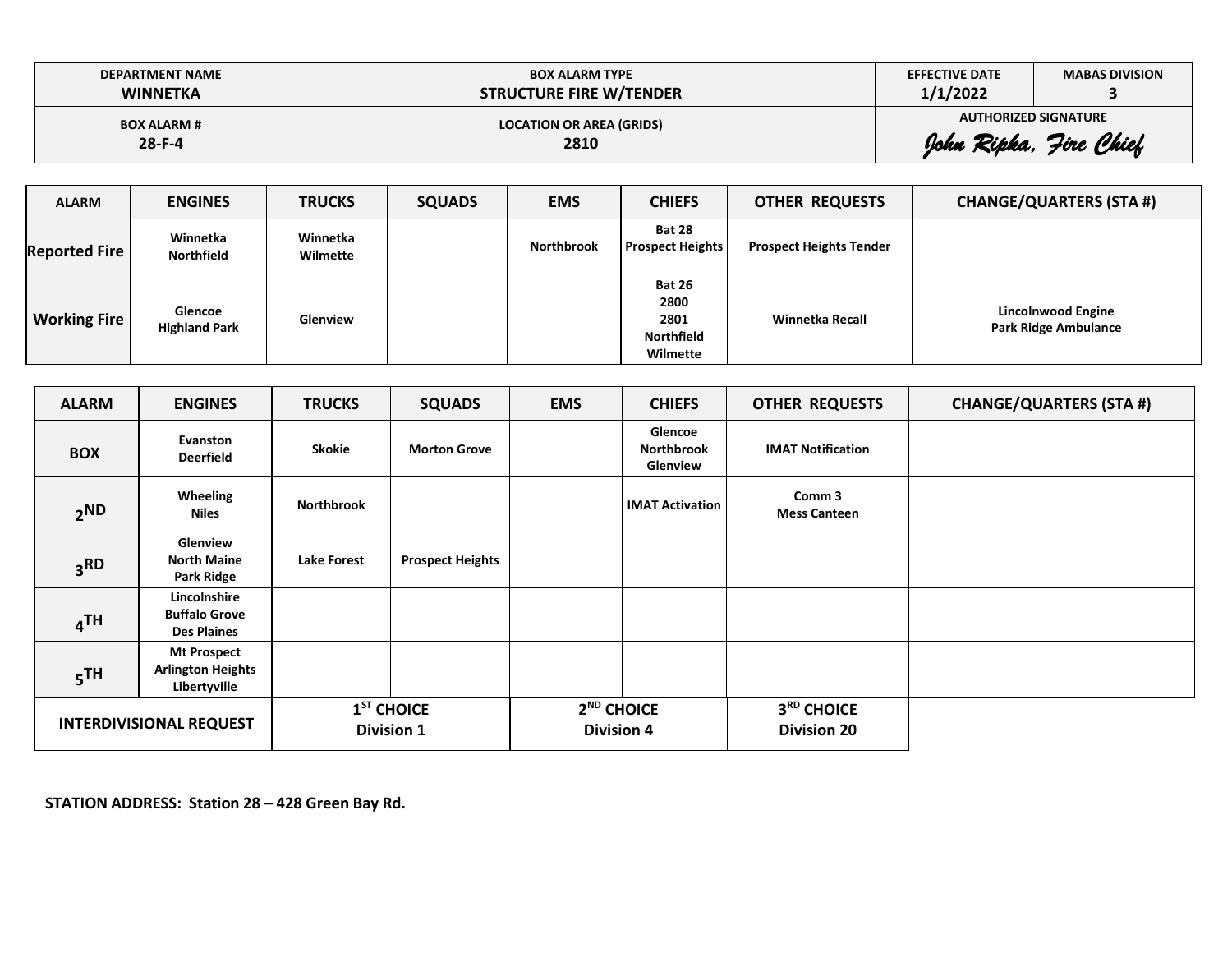| <b>DEPARTMENT NAME</b> | <b>BOX ALARM TYPE</b>       | <b>EFFECTIVE DATE</b> | <b>MABAS DIVISION</b>       |
|------------------------|-----------------------------|-----------------------|-----------------------------|
| <b>WINNETKA</b>        | <b>HAZARDOUS MATERIALS</b>  | 1/1/2022              |                             |
| <b>BOX ALARM #</b>     | <b>LOCATION OR AREA</b>     |                       | <b>AUTHORIZED SIGNATURE</b> |
| $28 - H - 1$           | <b>ENTIRE RESPONSE AREA</b> |                       | John Ripka, Jire Chief      |

| <b>ALARM</b>                               | <b>ENGINES</b>                           | <b>TRUCKS</b>        | <b>SQUADS</b> | <b>EMS</b>                                | <b>HAZ-MAT</b><br><b>TECHS/TEAMS</b>                                 | <b>CHIEFS</b>                                                  | <b>OTHER</b><br><b>REQUESTS</b>                      | <b>CHANGE/QUARTERS</b><br>(STA#)                         |
|--------------------------------------------|------------------------------------------|----------------------|---------------|-------------------------------------------|----------------------------------------------------------------------|----------------------------------------------------------------|------------------------------------------------------|----------------------------------------------------------|
| <b>STILL</b><br>Haz Mat<br><b>Response</b> | Winnetka<br>Glencoe<br><b>Northfield</b> | Winnetka<br>Wilmette |               | <b>Northbrook</b><br><b>Highland Park</b> | <b>Northbrook</b><br><b>Glencoe</b><br><b>Northfield</b><br>Wilmette | <b>Bat 28</b><br>2800<br>2801<br>Wilmette<br><b>Northfield</b> | <b>Haz Mat Team Directors</b><br><b>Notification</b> | <b>Lincolnwood Engine</b><br><b>Park Ridge Ambulance</b> |

| <b>ALARM</b>    | <b>ENGINES</b>                                   | <b>TRUCKS</b>      | <b>SQUADS</b>          | <b>EMS</b> | <b>HAZ-MAT</b><br><b>TECHS/TEAMS</b>       | <b>CHIEFS</b>                                          | <b>OTHER</b><br><b>REQUESTS</b>         | <b>CHANGE/QUARTERS</b><br>(STA#) |
|-----------------|--------------------------------------------------|--------------------|------------------------|------------|--------------------------------------------|--------------------------------------------------------|-----------------------------------------|----------------------------------|
| <b>BOX</b>      | <b>Skokie</b>                                    |                    | Evanston               |            | <b>Division 3</b><br><b>Haz Mat Techs</b>  | <b>Glencoe</b><br>Glenview<br><b>IMAT Notification</b> | Haz-Mat 3<br>Decon 3<br>Winnetka Recall |                                  |
| 2 <sub>ND</sub> | <b>Prospect Heights</b><br>Niles                 | <b>Glenview</b>    |                        |            | <b>Division 1</b><br><b>Haz Mat Techs</b>  | <b>IMAT Activation</b>                                 | Air 3<br>Canteen<br>Comm 3              |                                  |
| 3 <sup>RD</sup> | <b>Deerfield</b><br><b>North Maine</b>           |                    | <b>Morton Grove</b>    |            | <b>Division 4</b><br><b>Haz Mat Techs</b>  |                                                        |                                         |                                  |
| 4 <sup>TH</sup> | Lincolnshire<br><b>Des Plaines</b>               | <b>Lake Forest</b> |                        |            | <b>Division 20</b><br><b>Haz Mat Techs</b> |                                                        |                                         |                                  |
| 5 <sup>TH</sup> | <b>Arlington Heights</b><br><b>Buffalo Grove</b> |                    |                        |            | Chicago<br><b>Haz Mat Techs</b>            |                                                        |                                         |                                  |
|                 | <b>INTERDIVISIONAL</b><br><b>REQUEST</b>         |                    | 1 <sup>ST</sup> CHOICE |            | 2 <sup>ND</sup> CHOICE                     | 3RD CHOICE                                             |                                         |                                  |

**SPECIAL INSTRUCTIONS/INFORMATION: CHANGE OF QUARTERS ADDRESS – 428 Green bay Rd.**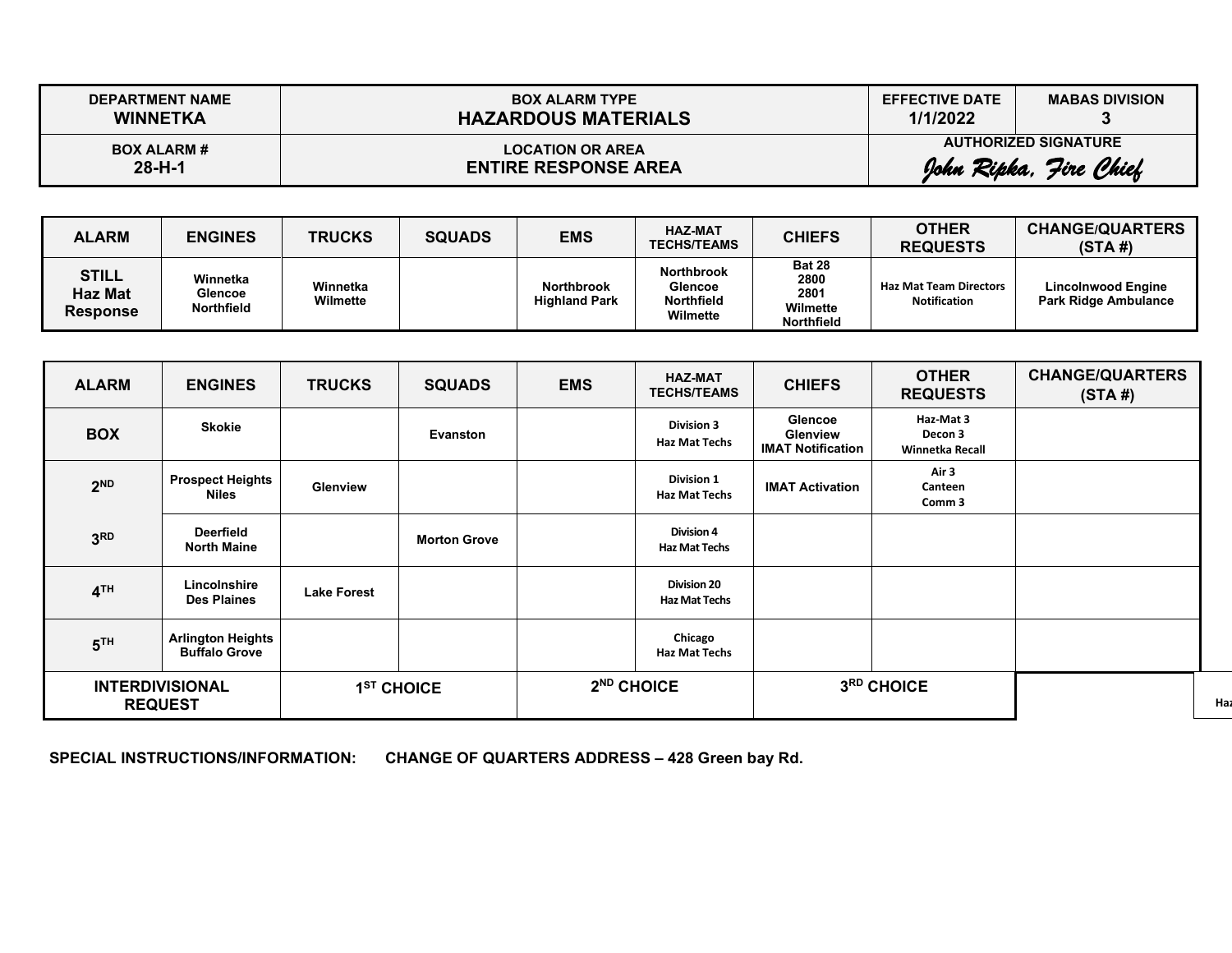| <b>DEPARTMENT NAME</b> | <b>BOX ALARM TYPE</b>                    | <b>EFFECTIVE DATE</b>  | <b>MABAS DIVISION</b>       |  |
|------------------------|------------------------------------------|------------------------|-----------------------------|--|
| <b>WINNETKA</b>        | <b>FIRE INVESTIGATION - SPECIFY TYPE</b> | 1/1/2022               |                             |  |
| <b>BOX ALARM #</b>     | <b>LOCATION OR AREA</b>                  |                        | <b>AUTHORIZED SIGNATURE</b> |  |
| $28 - 1 - 1$           | <b>ENTIRE RESPONSE AREA</b>              | John Ripka, Jire Chief |                             |  |

| <b>ALARM</b>                  | <b>ENGINES</b> | <b>TRUCKS</b> | <b>SQUADS</b> | <b>EMS</b> | <b>OTHER REQUESTS</b> | <b>SINGLE FAMILY</b><br><b>RESIDENCE</b>                        | <b>MULTI UNIT / FAMILY</b><br><b>COMPLEX</b>                    | <b>TARGET HAZARD</b><br><b>HIGH RISE</b>                        |
|-------------------------------|----------------|---------------|---------------|------------|-----------------------|-----------------------------------------------------------------|-----------------------------------------------------------------|-----------------------------------------------------------------|
| <b>WORKING</b><br><b>FIRE</b> |                |               |               |            |                       | <b>Winnetka Fire Investigators</b><br>Winnetka PD Evidence Tech | <b>Winnetka Fire Investigators</b><br>Winnetka PD Evidence Tech | <b>Winnetka Fire Investigators</b><br>Winnetka PD Evidence Tech |

| <b>ALARM</b> | <b>ENGINES</b> | <b>TRUCKS</b> | <b>SQUADS</b> | <b>EMS</b> | <b>OTHER REQUESTS</b>                      | <b>SINGLE FAMILY</b>                                                                  | <b>MULTI FAMILY</b>                                                                      | <b>TARGET HAZARD</b>                                                                      |
|--------------|----------------|---------------|---------------|------------|--------------------------------------------|---------------------------------------------------------------------------------------|------------------------------------------------------------------------------------------|-------------------------------------------------------------------------------------------|
| <b>BOX</b>   |                |               |               |            | $FI-3$<br>OSFM ARSON INV. / K-9            | <b>DIVISION 3</b><br>EIGHT (8)<br><b>INVESTIGATORS</b><br>&<br><b>ONE TEAM LEADER</b> | <b>DIVISION 3</b><br>TWELVE (12)<br><b>INVESTIGATORS</b><br>&<br><b>TWO TEAM LEADERS</b> | <b>DIVISION 3</b><br>SIXTEEN (16)<br><b>INVESTIGATORS</b><br>&<br><b>TWO TEAM LEADERS</b> |
| 2nd          |                |               |               |            | COMM <sub>3</sub><br><b>GLENVIEW DRONE</b> | <b>ADDITIONAL</b><br><b>DIVISION 3</b><br><b>INVESTIGATORS</b>                        | <b>ADDITIONAL</b><br><b>DIVISION 3</b><br><b>INVESTIGATORS</b>                           | <b>ADDITIONAL</b><br><b>DIVISION 3</b><br><b>INVESTIGATORS</b>                            |
| 3rd          |                |               |               |            |                                            | <b>DIVISION 20</b><br><b>INVESTIGATORS</b>                                            | <b>DIVISION 20</b><br><b>INVESTIGATORS</b>                                               | <b>DIVISION 20</b><br><b>INVESTIGATORS</b>                                                |
| 4th          |                |               |               |            |                                            | <b>DIVISION 1</b><br><b>INVESTIGATORS</b>                                             | <b>DIVISION 1</b><br><b>INVESTIGATORS</b>                                                | <b>DIVISION 1</b><br><b>INVESTIGATORS</b>                                                 |

| <b>FI-3 VEHICLE LOCATION SCHEDULE</b> |                |  |  |  |  |  |  |
|---------------------------------------|----------------|--|--|--|--|--|--|
| January – April                       | Deerfield #19  |  |  |  |  |  |  |
| May – August                          | North Maine #1 |  |  |  |  |  |  |
| September – December                  | Glenview #13   |  |  |  |  |  |  |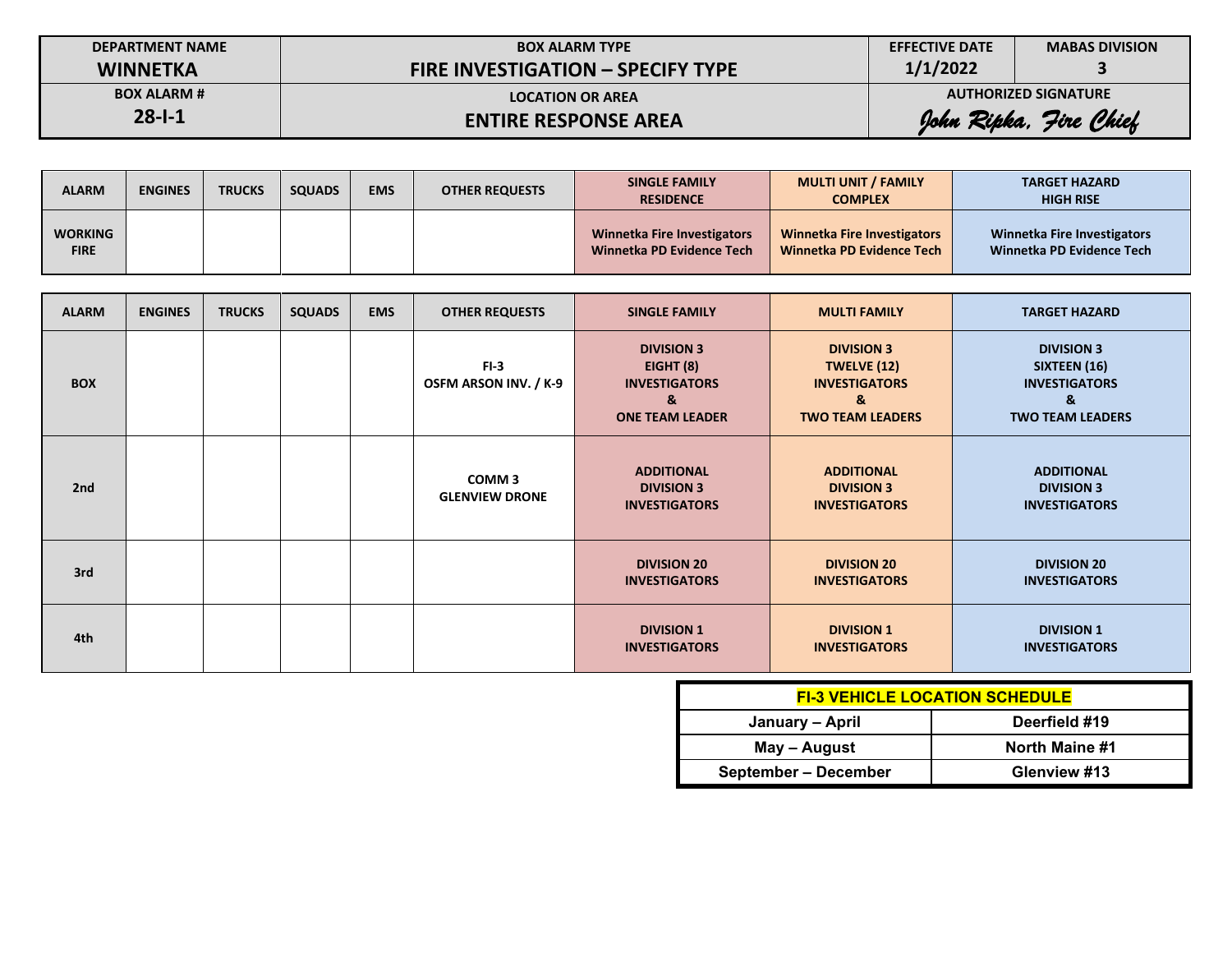| <b>DEPARTMENT NAME</b> | <b>BOX ALARM TYPE</b>                     | <b>EFFECTIVE DATE</b> | <b>MABAS DIVISION</b>  |  |
|------------------------|-------------------------------------------|-----------------------|------------------------|--|
| <b>WINNETKA</b>        | <b>TECHNICAL RESCUE (IDENTIFY NATURE)</b> | 1/1/2022              |                        |  |
| <b>BOX ALARM #</b>     | <b>LOCATION OR AREA (GRIDS)</b>           |                       |                        |  |
| $28 - R - 1$           | <b>ENTIRE RESPONSE AREA</b>               |                       | John Ripka, Jire Chief |  |

| <b>ALARM</b>                                     | <b>ENGINES</b>                       | <b>TRUCKS</b>        | <b>SQUADS</b>   | <b>EMS</b>                  | <b>CHIEFS</b>                                                  | <b>TRT TEAMS</b>                                                  | <b>HIGH ANGLE /</b><br><b>COLLAPSE</b> | <b>TRENCH</b> | <b>CONFINED</b><br><b>SPACE</b> | <b>CHANGE OF</b><br><b>QUARTERS</b>                     |
|--------------------------------------------------|--------------------------------------|----------------------|-----------------|-----------------------------|----------------------------------------------------------------|-------------------------------------------------------------------|----------------------------------------|---------------|---------------------------------|---------------------------------------------------------|
| <b>STILL</b><br><b>RESCUE</b><br><b>RESPONSE</b> | Winnetka<br>Northfield<br>Northbrook | Winnetka<br>Wilmette | <b>Evanston</b> | Glencoe<br>Highland<br>Park | <b>Bat 28</b><br>2800<br>2801<br>Wilmette<br><b>Northfield</b> | <b>ON-DUTY TECHS</b><br>Wilmette<br>Glenview<br><b>Northbrook</b> |                                        |               |                                 | Lincolnwood<br>Engine<br><b>Park Ridge</b><br>Ambulance |

| <b>ALARM</b> | <b>ENGINES</b>                                         | <b>TRUCKS</b>      | <b>SQUADS</b>                 | <b>EMS</b> | <b>CHIEFS</b>                                             | <b>TRT TEAMS</b>   | <b>HIGH ANGLE /</b><br><b>COLLAPSE</b>                                                                         | <b>TRENCH</b>                                                                         | <b>CONFINED</b><br><b>SPACE</b>                                                               |  |
|--------------|--------------------------------------------------------|--------------------|-------------------------------|------------|-----------------------------------------------------------|--------------------|----------------------------------------------------------------------------------------------------------------|---------------------------------------------------------------------------------------|-----------------------------------------------------------------------------------------------|--|
| <b>BOX</b>   | <b>Skokie</b>                                          |                    | <b>MORTON</b><br><b>GROVE</b> |            | Glencoe<br>Glenview<br><b>IMAT</b><br><b>Notification</b> | <b>DIVISION 3</b>  | <b>RESCUE 3</b><br><b>DECON 3</b>                                                                              | <b>RESCUE 3</b><br><b>DECON 3</b>                                                     | <b>RESCUE 3</b><br><b>DECON3</b>                                                              |  |
| 2nd          | <b>Niles</b>                                           | Glenview           |                               |            | <b>IMAT</b><br><b>Activation</b>                          | <b>DIVISION 1</b>  | AIR <sub>3</sub><br>COMM <sub>3</sub><br><b>DIVISION 1 HIGH</b><br><b>ANGLE / COLLAPSE</b><br><b>EQUIPMENT</b> | AIR <sub>3</sub><br>COMM <sub>3</sub><br><b>DIVISION 1 TRENCH</b><br><b>EQUIPMENT</b> | AIR <sub>3</sub><br>COMM <sub>3</sub><br><b>DIVISION 1 CONFINED</b><br><b>SPACE EQUIPMENT</b> |  |
| 3rd          | <b>Deerfield</b><br><b>North</b><br><b>Maine</b>       |                    | Prospect<br>Heights           |            |                                                           | <b>DIVISION 4</b>  | <b>MESS CANTEEN</b><br><b>DIVISION 4 HIGH</b><br><b>ANGLE / COLLAPSE</b><br><b>EQUIPMENT</b>                   | <b>MESS CANTEEN</b><br><b>DIVISION 4 TRENCH</b><br><b>EQUIPMENT</b>                   | <b>MESS CANTEEN</b><br><b>DIVISION 4 CONFINED</b><br><b>SPACE EQUIPMENT</b>                   |  |
| 4th          | Lincolnshire<br><b>Des Plaines</b>                     | <b>Lake Forest</b> |                               |            |                                                           | <b>DIVISION 20</b> | <b>DIVISION 12 HIGH</b><br><b>ANGLE / COLLAPSE</b><br><b>EQUIPMENT</b>                                         | <b>DIVISION 12 TRENCH</b><br><b>EQUIPMENT</b>                                         | <b>DIVISION 12</b><br><b>CONFINED SPACE</b><br><b>EQUIPMENT</b>                               |  |
| 5th          | Arlington<br><b>Heights</b><br><b>Buffalo</b><br>Grove |                    |                               |            |                                                           |                    | <b>CHICAGO HIGH ANGLE</b><br>/ COLLAPSE<br><b>EQUIPMENT</b>                                                    | <b>CHICAGO TRENCH</b><br><b>EQUIPMENT</b>                                             | <b>CHICAGO CONFINED</b><br><b>SPACE EQUIPMENT</b>                                             |  |

**SPECIAL INSTRUCTIONS/INFORMATION: CHANGE OF QUARTERS ADDRESS - 428 Green bay Rd.**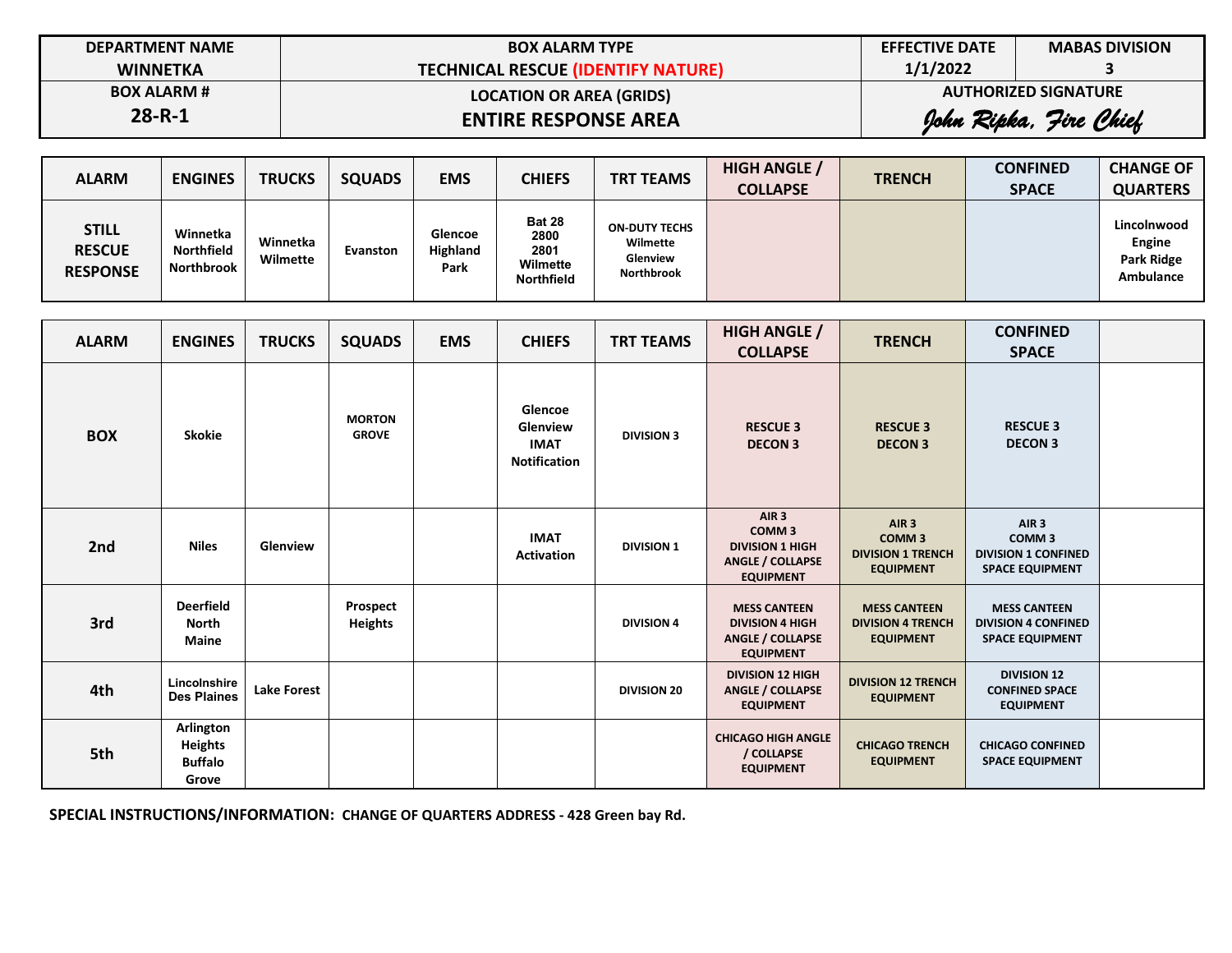| DEPARTMENT NAME:    | <b>BOX ALARM TYPE:</b>      | <b>EFFECTIVE DATE:</b> | <b>MABAS DIVISION:</b> |
|---------------------|-----------------------------|------------------------|------------------------|
| <b>WINNETKA</b>     | <b>TENDER</b>               | 1/1/2022               |                        |
| <b>BOX ALARM #:</b> | <b>LOCATION OR AREA:</b>    | AUTHORIZED SIGNATURE:  |                        |
| $28 - T - 1$        | <b>ENTIRE RESPONSE AREA</b> |                        | John Ripka, Jire Chief |

| <b>ALARM</b> | <b>ENGINES</b> | <b>TRUCKS</b> | <b>SQUADS</b> | <b>TENDERS</b>                               | <b>CHIEFS</b>     | <b>OTHER REQUESTS</b> | <b>CHANGE/QUARTERS (STA #)</b> |
|--------------|----------------|---------------|---------------|----------------------------------------------|-------------------|-----------------------|--------------------------------|
| <b>STILL</b> |                |               |               | <b>Prospect Heights   Prospect Heights  </b> |                   |                       |                                |
|              |                |               |               | <b>Long Grove</b><br>Countryside             | <b>Long Grove</b> |                       |                                |

| <b>ALARM</b>                   | <b>ENGINES</b> | <b>TRUCKS</b> | <b>SQUADS</b> | <b>TENDERS</b>         | <b>CHIEFS</b> | <b>OTHER REQUESTS</b> | <b>CHANGE/QUARTERS (STA #)</b> |
|--------------------------------|----------------|---------------|---------------|------------------------|---------------|-----------------------|--------------------------------|
| <b>BOX</b>                     |                |               |               | <b>Newport</b>         |               |                       |                                |
| $2^{ND}$                       |                |               |               | <b>Palatine Rural</b>  |               |                       |                                |
| 3 <sup>RD</sup>                |                |               |               | Grayslake              |               |                       |                                |
| 4 <sup>TH</sup>                |                |               |               | Wauconda               |               |                       |                                |
| 5 <sup>TH</sup>                |                |               |               |                        |               |                       |                                |
| <b>INTERDIVISIONAL REQUEST</b> |                | $1ST$ CHOICE  |               | 2 <sup>ND</sup> CHOICE |               | 3RD CHOICE            |                                |

## **STATION ADDRESSES: CHANGE OF QUARTERS ADDRESS – 428 Green bay Rd.**